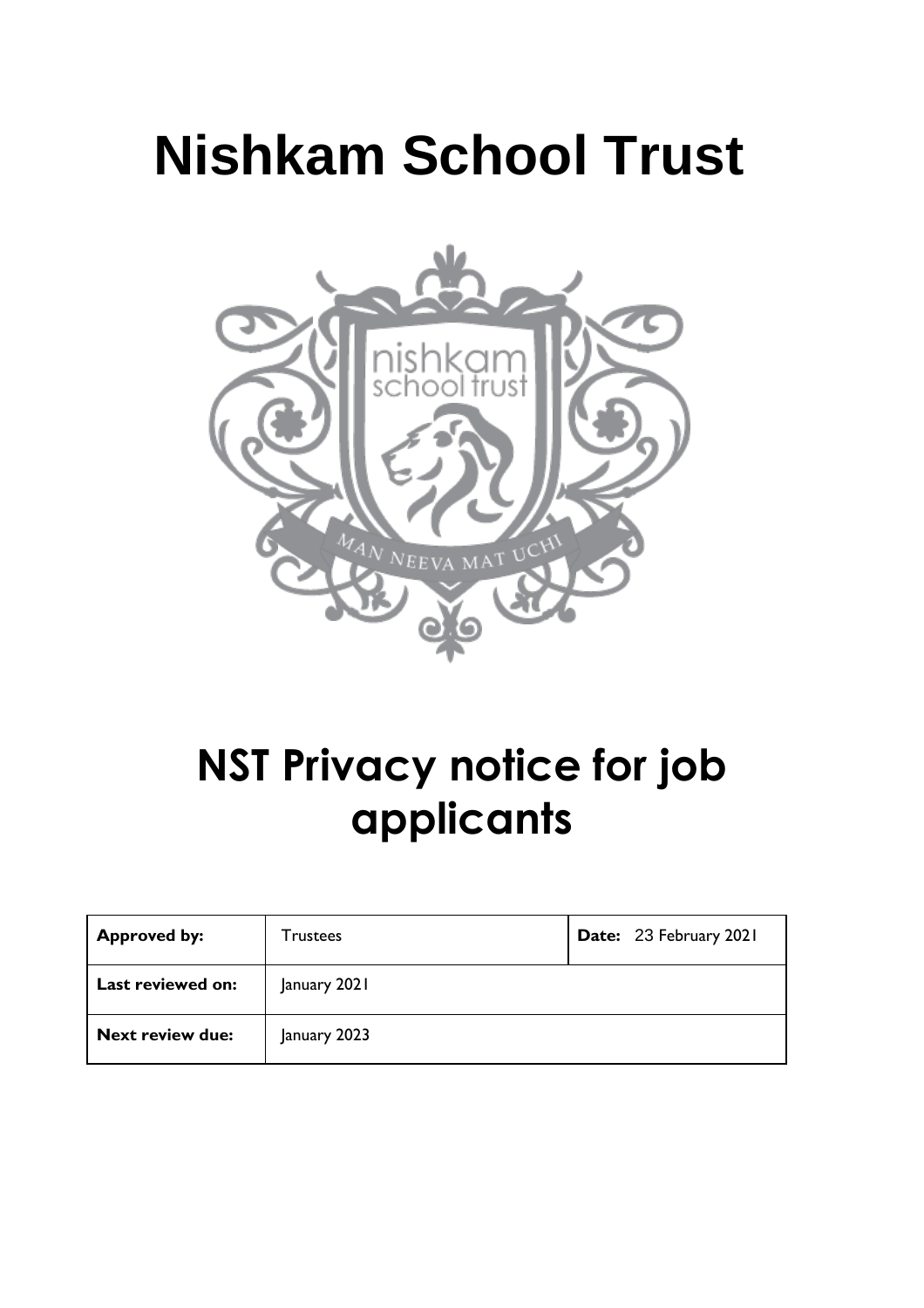# **Contents**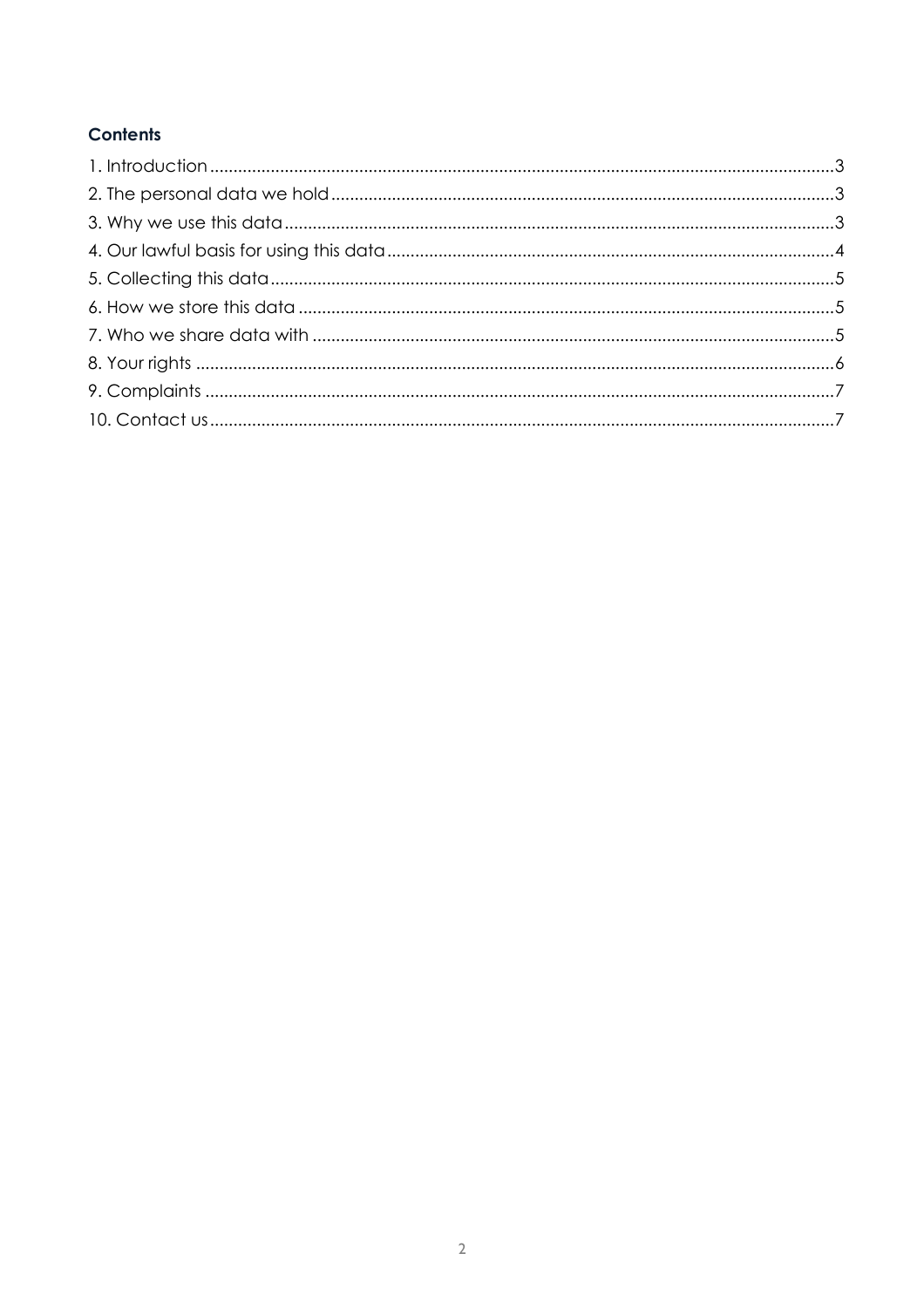# <span id="page-2-0"></span>**Our Vision and Ethos**

Nishkam schools are Sikh ethos multi faith schools that take a distinctive approach to many traditional faith schools. The Nishkam School Trust education model is led by virtues such as, compassion, humility, service, contentment, optimism, trust and forgiveness. Virtues are prevalent throughout our teaching and learning model and are modelled by our pupils, staff and teachers. Our pupils explore the divine context of humanity and wonder of all creation and also learn from the wisdom of all religions and in doing so explore the infinite human potential to do good unconditionally. We support all pupils and staff to develop aspects of their own religious, spiritual or human identities. In service of God, we pray for guidance in this endeavour and forgiveness for the errors we may make.

# **1. Introduction**

Under data protection law, individuals have a right to be informed about how Nishkam School Trust uses any personal data that we hold about them. We comply with this right by providing 'privacy notices' (sometimes called 'fair processing notices') to individuals where we are processing their personal data.

This privacy notice explains how we collect, store and use personal data about **individuals applying for jobs at our school**.

Nishkam School Trust, Head Office, Great King St North, Birmingham, B19 2LF 0121 348 7665, is the 'data controller' for the purposes of data protection law.

Our data protection officer is Rita Patel (see 'Contact us' below).

#### <span id="page-2-1"></span>**2. The personal data we hold**

Personal data that we may collect, use, store and share (when appropriate) about you includes, but is not restricted to:

- Contact details
- Copies of right to work documentation
- References
- Evidence of qualifications
- Employment records, including work history, job titles, training records and professional memberships

We may also collect, use, store and share (when appropriate) information about you that falls into "special categories" of more sensitive personal data. This includes, but is not restricted to:

- Information about race, ethnicity, religious beliefs, sexual orientation and political opinions
- Information about disability and access requirements
- Photographs and CCTV images captured in school

We may also collect, use, store and share (when appropriate) information about criminal convictions and offences.

We may also hold data about you that we have received from other organisations, including other schools and social services, and the Disclosure and Barring Service in respect of criminal offence data.

#### <span id="page-2-2"></span>**3. Why we use this data**

We use the data listed above to:

a) Enable us to establish relevant experience and qualifications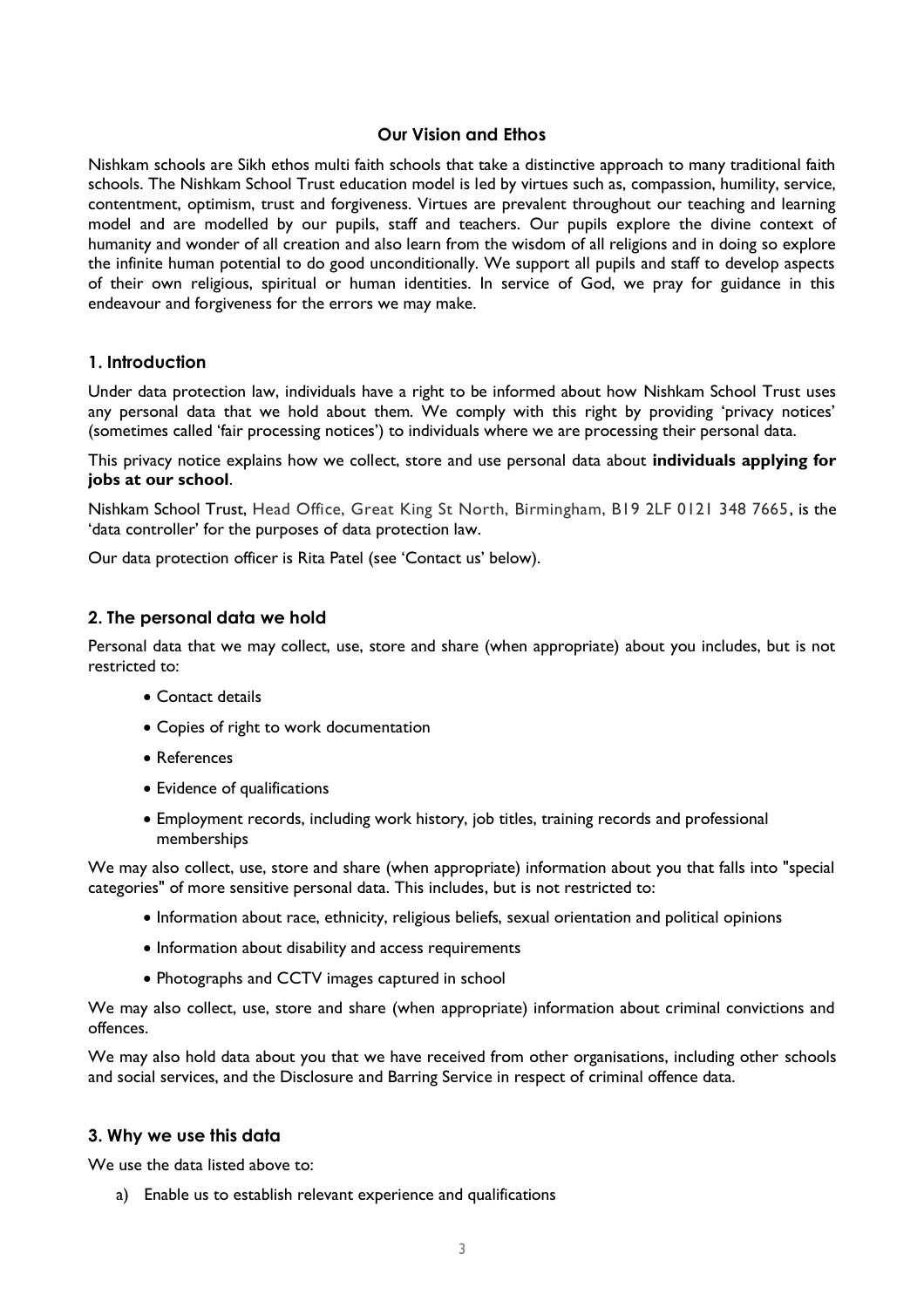- b) Facilitate safe recruitment, as part of our safeguarding obligations towards pupils
- c) Enable equalities monitoring
- d) Ensure that appropriate access arrangements can be provided for candidates that require them

### **3.1 Use of your personal data for marketing purposes**

Where you have given us consent to do so, we may send you marketing information by email or text promoting school events, campaigns, charitable causes or services that may be of interest to you.

You can withdraw consent or 'opt out' of receiving these emails and/or texts at any time by clicking on the 'Unsubscribe' link at the bottom of any such communication, or by contacting us (see 'Contact us' below).

#### **3.2 Use of your personal data in automated decision making and profiling**

We do not currently process any personal data through automated decision making or profiling. If this changes in the future, we will amend any relevant privacy notices in order to explain the processing to you, including your right to object to it.

# <span id="page-3-0"></span>**4. Our lawful basis for using this data**

In law, we collect and use pupil information under the General Data Protection Regulations (GDPR) and UK law, including:

- Article 6 and Article 9 of the GDPR processing is necessary for the performance of a task carried out in the public interest.
- Education Act 1996
- Regulation 5 of the Education (Information About Individual Pupils) (England) Regulations 2013.

Where you have provided us with consent to use your data, you may withdraw this consent at any time. We will make this clear when requesting your consent, and explain how you would go about withdrawing consent if you wish to do so.

#### **4.1 Our basis for using special category data**

For 'special category' data, we only collect and use it when we have both a lawful basis, as set out above, and one of the following conditions for processing as set out in data protection law:

- We have obtained your explicit consent to use your personal data in a certain way
- We need to perform or exercise an obligation or right in relation to employment, social security or social protection law
- We need to protect an individual's vital interests (i.e. protect your life or someone else's life), in situations where you're physically or legally incapable of giving consent
- The data concerned has already been made manifestly public by you
- We need to process it for the establishment, exercise or defence of legal claims
- We need to process it for reasons of substantial public interest as defined in legislation
- We need to process it for health or social care purposes, and the processing is done by, or under the direction of, a health or social work professional or by any other person obliged to confidentiality under law
- We need to process it for public health reasons, and the processing is done by, or under the direction of, a health professional or by any other person obliged to confidentiality under law
- We need to process it for archiving purposes, scientific or historical research purposes, or for statistical purposes, and the processing is in the public interest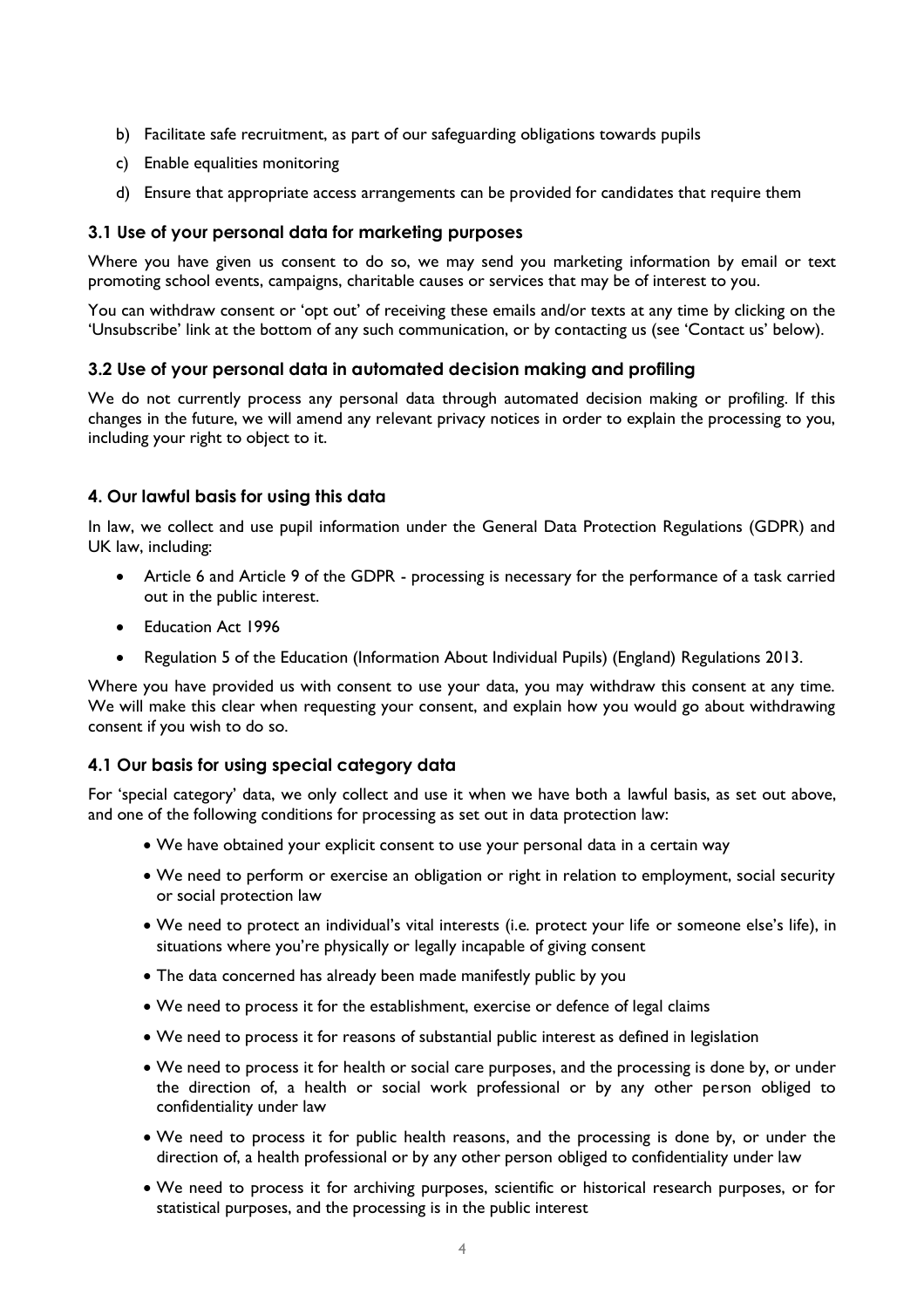For criminal offence data, we will only collect and use it when we have both a lawful basis, as set out above, and a condition for processing as set out in data protection law. Conditions include:

- We need to perform or exercise an obligation or right in relation to employment, social security or social protection law
- We have obtained your consent to use it in a specific way
- We need to protect an individual's vital interests (i.e. protect your life or someone else's life), in situations where you're physically or legally incapable of giving consent
- The data concerned has already been made manifestly public by you
- We need to process it for, or in connection with, legal proceedings, to obtain legal advice, or for the establishment, exercise or defence of legal rights
- We need to process it for reasons of substantial public interest as defined in legislation

#### <span id="page-4-0"></span>**5. Collecting this data**

While the majority of information we collect about you is mandatory, there is some information that can be provided voluntarily.

Whenever we seek to collect information from you, we make it clear whether you must provide this information (and if so, what the possible consequences are of not complying), or whether you have a choice.

Most of the data we hold about you will come from you, but we may also hold data about you from:

- Local authorities
- Government departments or agencies
- Police forces, courts, tribunals
- Employment agencies

#### <span id="page-4-1"></span>**6. How we store this data**

We keep personal information about your child while they are attending our school. We may also keep it beyond their attendance at our school if this is necessary. Our Retention Schedule sets out how long we keep information about pupils. The schedule is available upon request by emailing [DPO@nishkamschools.org](mailto:DPO@nishkamschools.org)

We have put in place appropriate security measures to prevent your child's personal information from being accidentally lost, used or accessed in an unauthorised way, altered or disclosed.

We will dispose of your child's personal data securely when we no longer need it.

#### <span id="page-4-2"></span>**7. Who we share data with**

We do not share information about you with any third party without consent unless the law and our policies allow us to do so.

Where it is legally required, or necessary (and it complies with data protection law), we may share personal information about you with:

- The Local Authority– to meet our legal obligations to share certain information with it, such as safeguarding concerns
- Suppliers and service providers to enable them to provide the service we have contracted them for, such as HR and recruitment support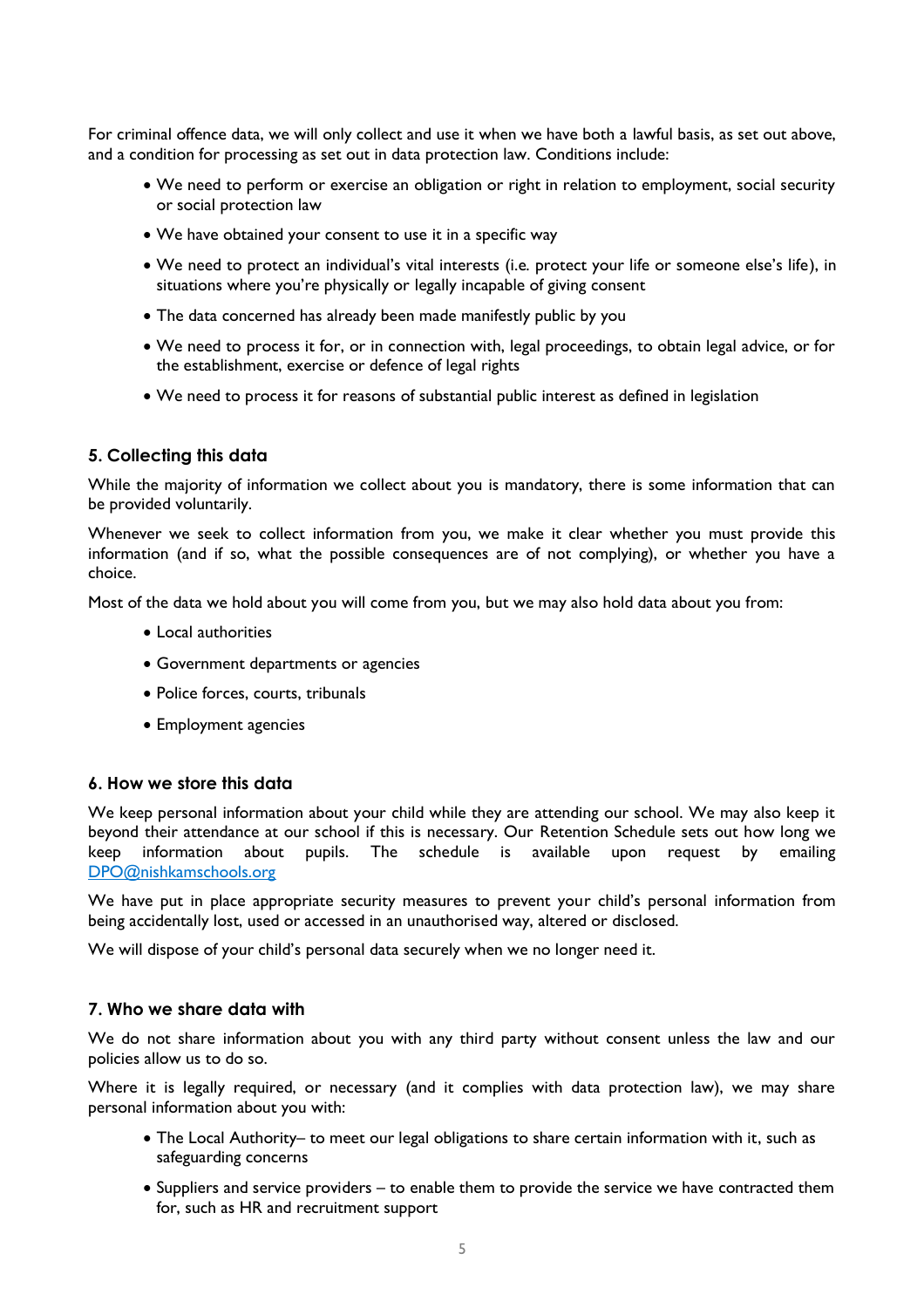- Professional advisers and consultants
- Employment and recruitment agencies

# **7.1 Transferring data internationally**

We may share personal information about you with the following international third parties outside of the European Economic Area, where different data protection legislation applies.

Where we transfer your personal data to a country or territory outside the European Economic Area, we will do so in accordance with data protection law.

In cases where we have to set up safeguarding arrangements to complete this transfer, you can get a copy of these arrangements by contacting us.

# <span id="page-5-0"></span>**8. Your rights**

# **8.1 How to access personal information that we hold about you**

You have a right to make a 'subject access request' to gain access to personal information that we hold about you.

If you make a subject access request, and if we do hold information about you, we will (subject to any exemptions that may apply):

- Give you a description of it
- Tell you why we are holding and processing it, and how long we will keep it for
- Explain where we got it from, if not from you
- Tell you who it has been, or will be, shared with
- Let you know whether any automated decision-making is being applied to the data, and any consequences of this
- Give you a copy of the information in an intelligible form

You may also have the right for your personal information to be transmitted electronically to another organisation in certain circumstances.

If you would like to make a request, please contact us (see 'Contact us' below).

# **8.2 Your other rights regarding your data**

Under data protection law, you have certain rights regarding how your personal data is used and kept safe. For example, you have the right to:

- Object to our use of your personal data
- Prevent your data being used to send direct marketing
- Object to and challenge the use of your personal data for decisions being taken by automated means (by a computer or machine, rather than by a person)
- In certain circumstances, have inaccurate personal data corrected
- In certain circumstances, have the personal data we hold about you deleted or destroyed, or restrict its processing
- In certain circumstances, be notified of a data breach
- Make a complaint to the Information Commissioner's Office
- Claim compensation for damages caused by a breach of the data protection regulations